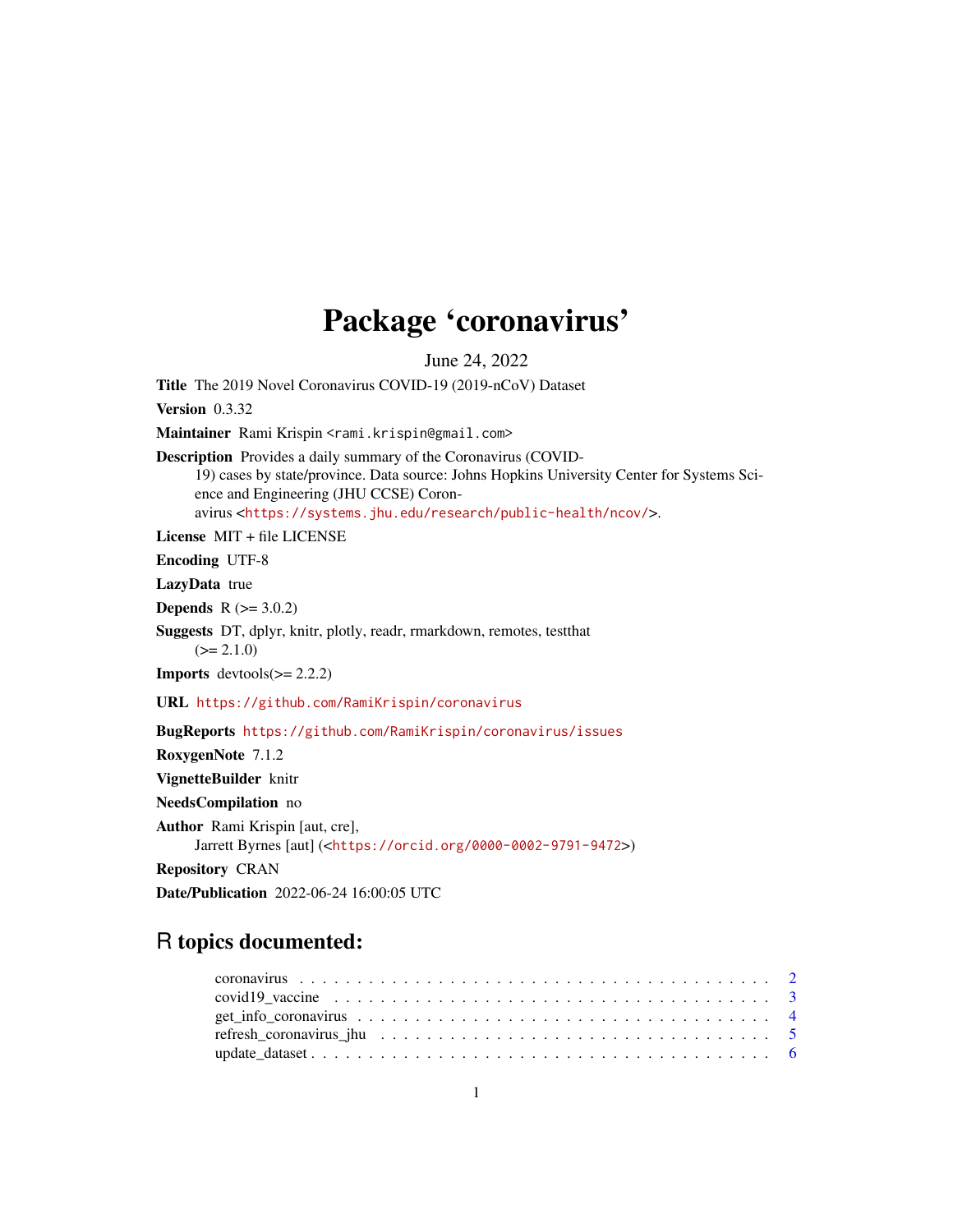#### <span id="page-1-0"></span>2 coronavirus coronavirus coronavirus coronavirus coronavirus coronavirus coronavirus coronavirus coronavirus coronavirus coronavirus coronavirus coronavirus coronavirus coronavirus coronavirus coronavirus coronavirus coro

**Index** [8](#page-7-0) **8** 

#### Description

Daily summary of the Coronavirus (COVID-19) cases by state/province.

#### Usage

coronavirus

#### Format

A data frame with 7 variables.

date Date in YYYY-MM-DD format.

province Name of province/state, for countries where data is provided split across multiple provinces/states. country Name of country/region.

lat Latitude of center of geographic region, defined as either country or, if available, province.

long Longitude of center of geographic region, defined as either country or, if available, province.

type An indicator for the type of cases (confirmed, death, recovered).

cases Number of cases on given date.

uid Country code

iso2 Officially assigned country code identifiers with two-letter

iso3 Officially assigned country code identifiers with three-letter

code3 UN country code

combined\_key Country and province (if applicable)

population Country or province population

continent name Continent name

continent\_code Continent code

#### Details

The dataset contains the daily summary of Coronavirus cases (confirmed, death, and recovered), by state/province.

#### Source

Johns Hopkins University Center for Systems Science and Engineering (JHU CCSE) Coronavirus [website.](https://systems.jhu.edu/research/public-health/ncov/)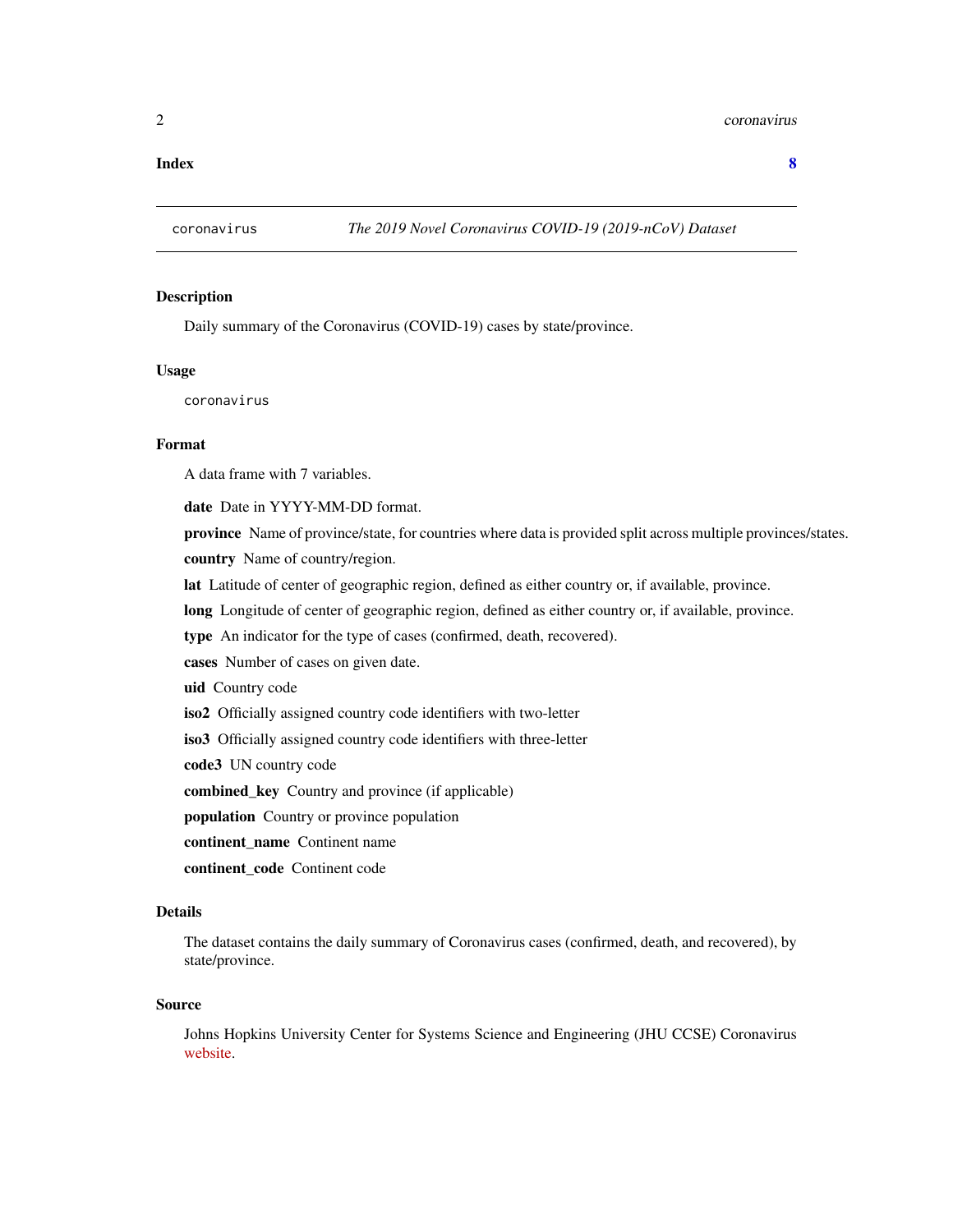#### <span id="page-2-0"></span>covid19\_vaccine 3

#### Examples

```
data(coronavirus)
require(dplyr)
# Get top confirmed cases by state
coronavirus %>%
  filter(type == "confirmed") %>%
  group_by(country) %>%
  summarise(total = sum(cases)) %>%
  arrange(-total) %>%
  head(20)
# Get the number of recovered cases in China by province
coronavirus %>%
  filter(type == "recovered", country == "China") %>%
  group_by(province) %>%
  summarise(total = sum(cases)) %>%
  arrange(-total)
```
covid19\_vaccine *The COVID-19 Worldwide Vaccine Dataset*

#### Description

Daily summary of the COVID-19 vaccination by country/province.

#### Usage

covid19\_vaccine

#### Format

A data frame with 8 variables.

country\_region Country or region name

- date Data collection date in YYYY-MM-DD format
- doses\_admin Cumulative number of doses administered. When a vaccine requires multiple doses, each one is counted independently
- people\_partially\_vaccinated Cumulative number of people who received at least one vaccine dose. When the person receives a prescribed second dose, it is not counted twice
- people\_fully\_vaccinated Cumulative number of people who received all prescribed doses necessary to be considered fully vaccinated

#### report\_date\_string Data report date in YYYY-MM-DD format

uid Country code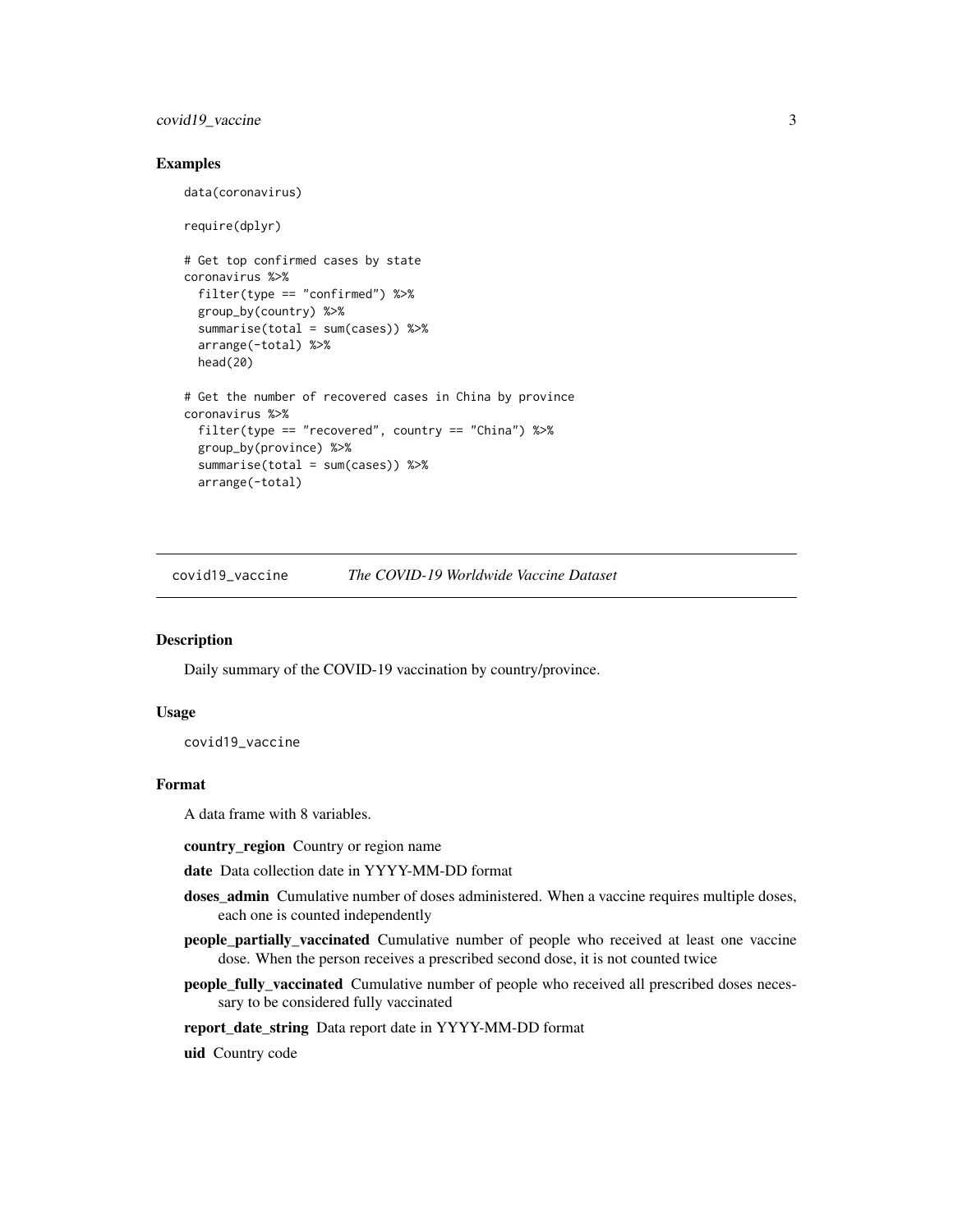<span id="page-3-0"></span>province\_state Province or state if applicable

iso2 Officially assigned country code identifiers with two-letter

iso3 Officially assigned country code identifiers with three-letter

code3 UN country code

fips Federal Information Processing Standards code that uniquely identifies counties within the USA

lat Latitude

long Longitude

combined\_key Country and province (if applicable)

population Country or province population

continent name Continent name

continent code Continent code

#### Details

The dataset provides the daily cumulative number of people who received vaccine (or at least one vaccine dose) by country and province (when applicable)

#### Source

- Vaccine data - Johns Hopkins University Centers for Civic Impact (JHU CCSE) COVID-19 [repos](https://github.com/govex/COVID-19)[itory.](https://github.com/govex/COVID-19)

- Country code (uid, iso2, iso3, etc.) are sourced from this [repository,](https://github.com/CSSEGISandData/COVID-19/tree/master/csse_covid_19_data) see [section 4](https://github.com/CSSEGISandData/COVID-19/tree/master/csse_covid_19_data#uid-lookup-table-logic) for full data resources.

- Continent code mapping is sourced from [DATA HUB](https://datahub.io/JohnSnowLabs/country-and-continent-codes-list)

#### Examples

data(covid19\_vaccine)

head(covid19\_vaccine)

get\_info\_coronavirus *Get information about the datasets provided by the coronavirus package*

#### Description

Returns information about the datasets in this package for covid19R harvesting

#### Usage

get\_info\_coronavirus()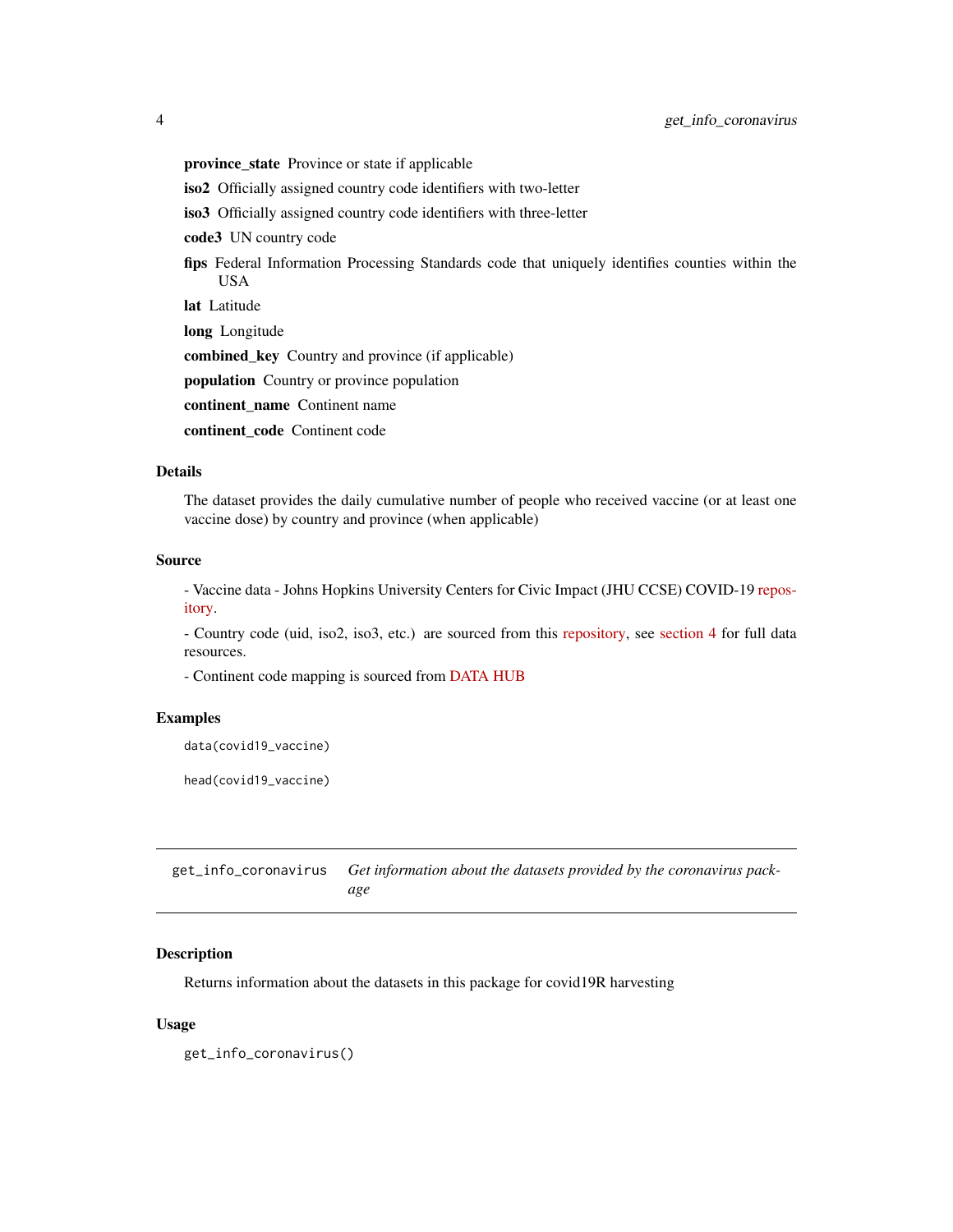#### <span id="page-4-0"></span>Value

a tibble of information about the datasets in this package

#### Examples

## Not run:

# get the dataset info from this package get\_info\_coronavirus()

## End(Not run)

refresh\_coronavirus\_jhu

*Refresh the 2019 Novel Coronavirus COVID-19 (2019-nCoV) Dataset in the Covid19R Project Format*

#### Description

Daily summary of the Coronavirus (COVID-19) cases by state/province.

#### Usage

```
refresh_coronavirus_jhu()
```
#### Value

A tibble object \* date - The date in YYYY-MM-DD form \* location - The name of the location as provided by the data source. \* location\_type - The type of location using the covid19R controlled vocabulary. \* location\_code - A standardized location code using a national or international standard. Drawn from [iso-3166-2.js'](https://github.com/olahol/iso-3166-2.js/)s version \* location\_code\_type The type of standardized location code being used according to the covid19R controlled vocabulary. Here we use 'iso\_3166\_2'  $*$ data\_type - the type of data in that given row using the covid19R controlled vocabulary. Includes cases\_new, deaths\_new, recovered\_new. \* value - number of cases of each data type

A data.frame object

#### Source

coronavirus - Johns Hopkins University Center for Systems Science and Engineering (JHU CCSE) Coronavirus [website](https://systems.jhu.edu/research/public-health/ncov/)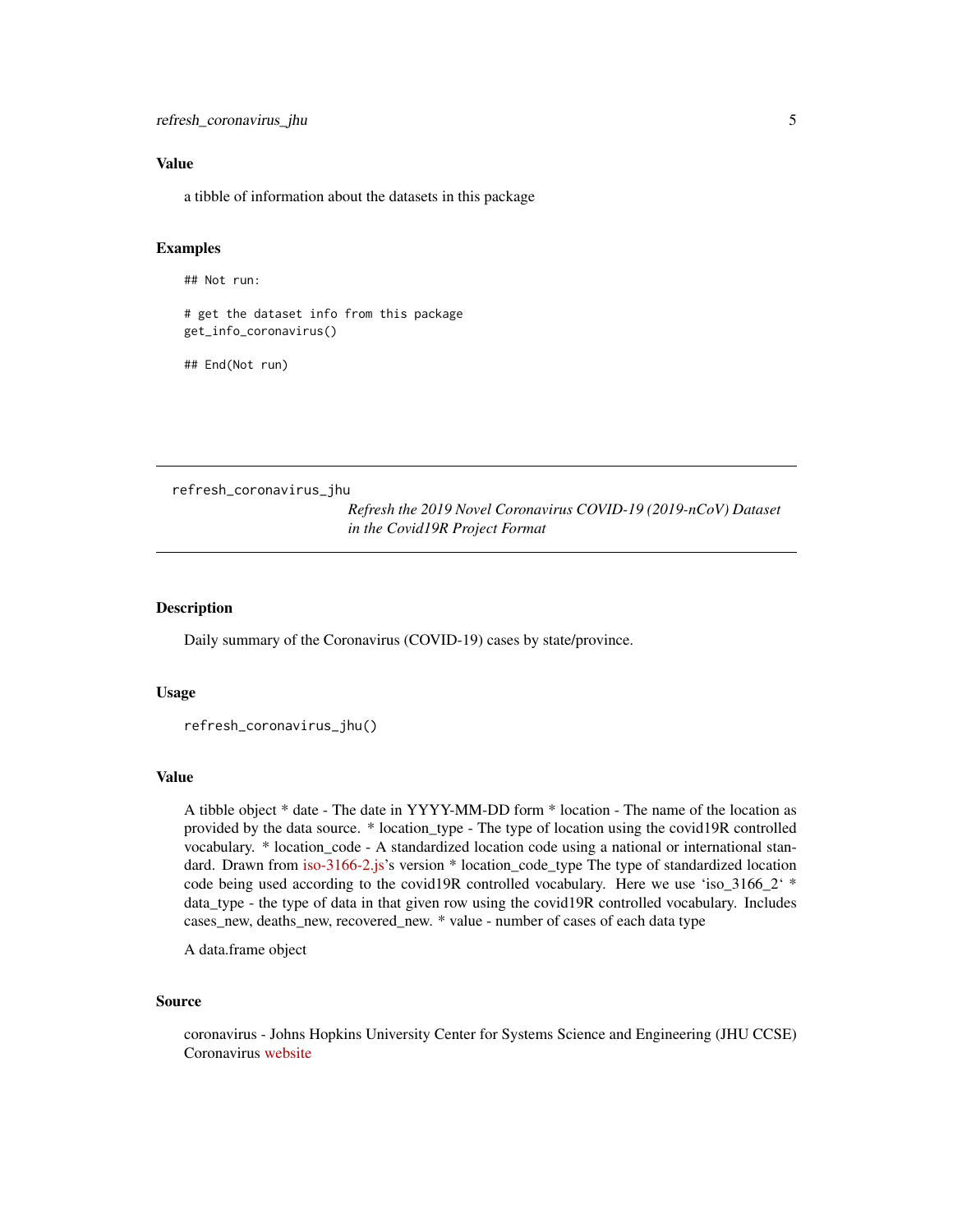#### Examples

```
## Not run:
# update the data
jhu_covid19_dat <- refresh_coronavirus_jhu()
```
## End(Not run)

update\_dataset *Update the coronavirus Dataset*

#### Description

Update the package datasets on the global environment with the most recent data on the Dev version

#### Usage

```
update_dataset(silence = FALSE)
```
#### Arguments

silence A boolean, if set to TRUE, will automatically install updates without prompt question, by default set to FALSE

#### Details

As the CRAN version is being updated every one-two months, the dev version of the package is being updated on a daily bases. This function enables to refresh the package dataset to the most up-to-date data. Changes will be available on the global environment

#### Value

A data.frame object

#### Source

coronavirus - Johns Hopkins University Center for Systems Science and Engineering (JHU CCSE) Coronavirus [website](https://systems.jhu.edu/research/public-health/ncov/)

#### Examples

## Not run:

```
# update with a question prompt
update_dataset(silence = FALSE)
```
# update without a question prompt update\_dataset(silence = TRUE)

<span id="page-5-0"></span>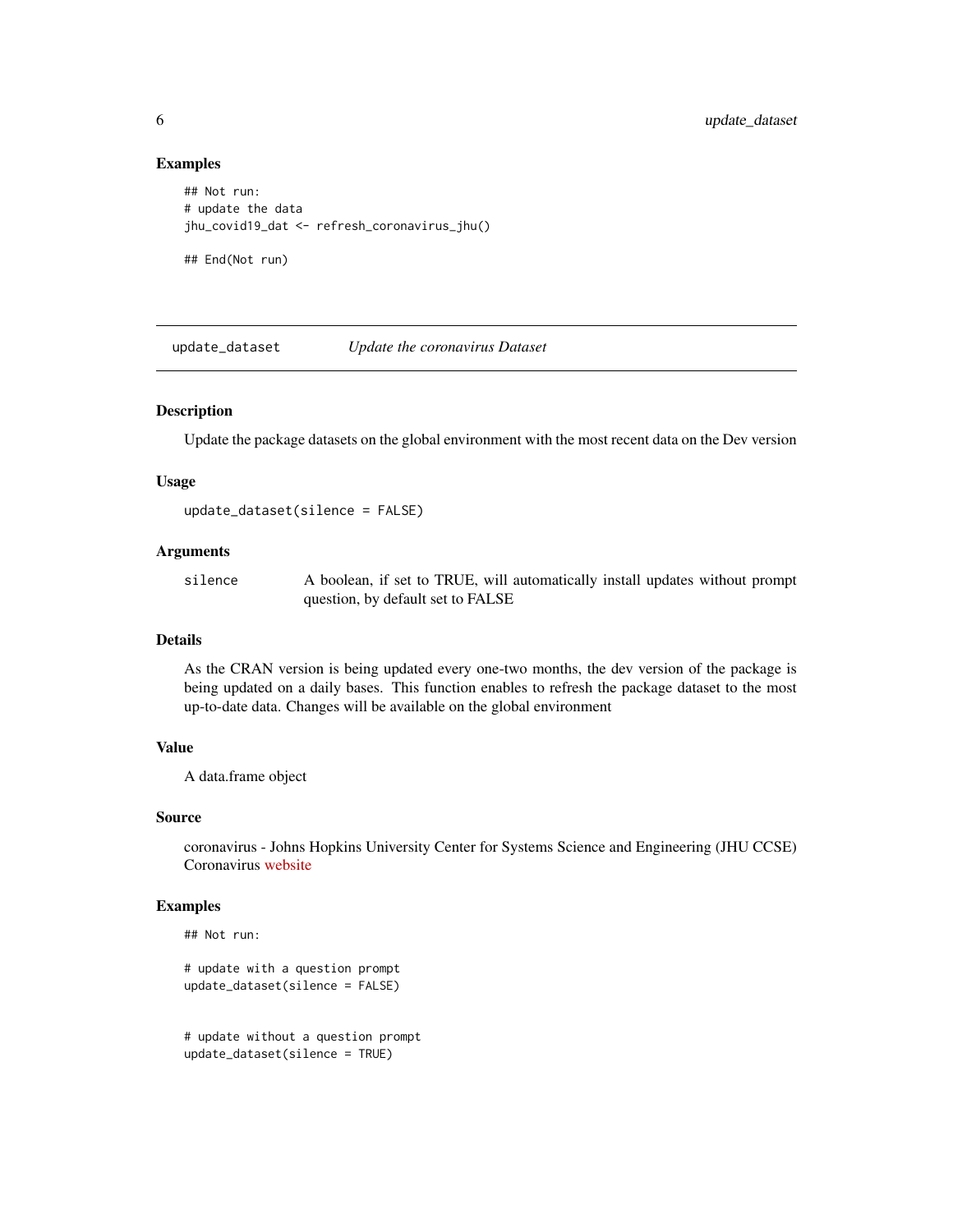update\_dataset

## End(Not run)